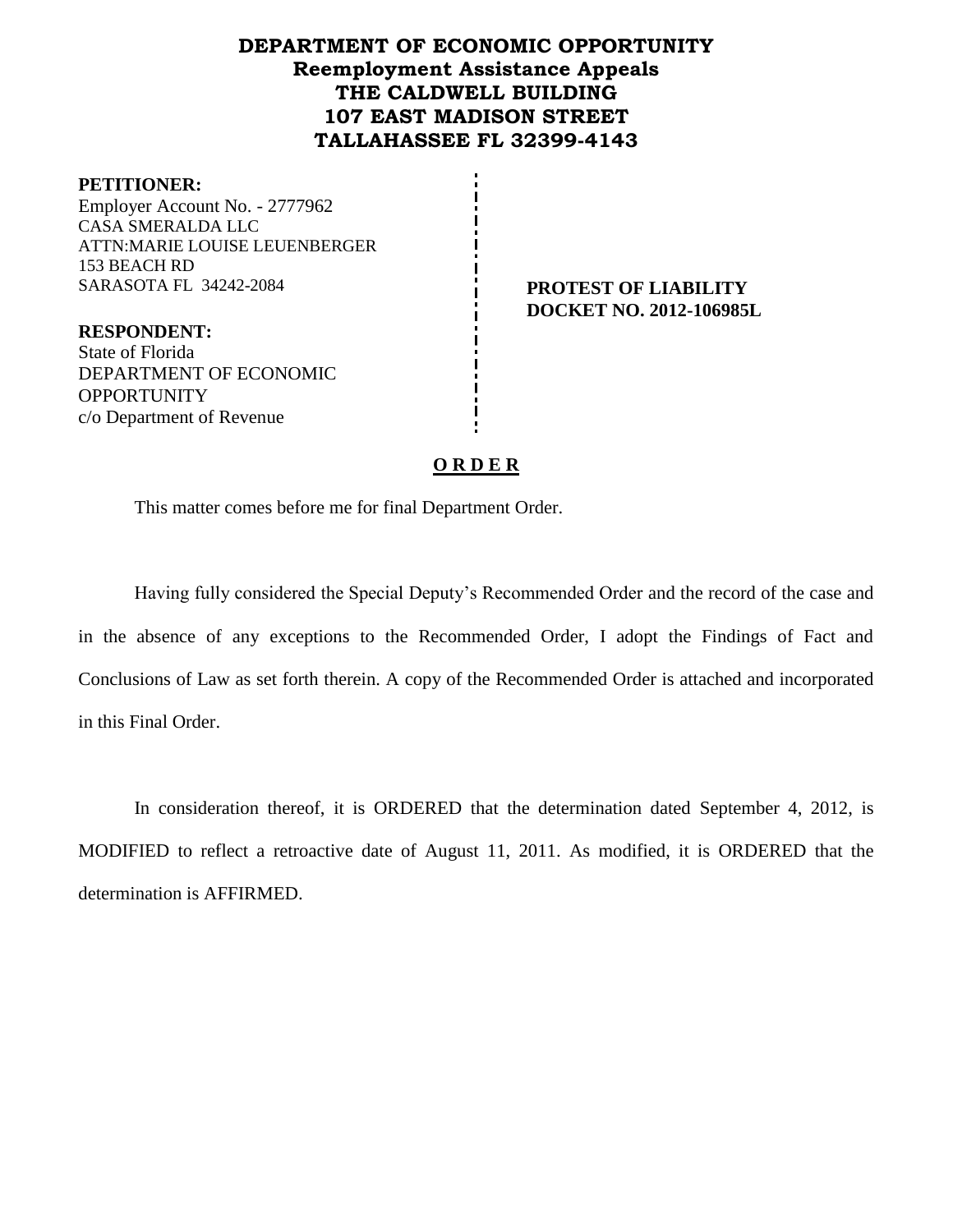#### **JUDICIAL REVIEW**

Any request for judicial review must be initiated within 30 days of the date the Order was filed. Judicial review is commenced by filing one copy of a *Notice of Appeal* with the DEPARTMENT OF ECONOMIC OPPORTUNITY at the address shown at the top of this Order and a second copy, with filing fees prescribed by law, with the appropriate District Court of Appeal. It is the responsibility of the party appealing to the Court to prepare a transcript of the record. If no court reporter was at the hearing, the transcript must be prepared from a copy of the Special Deputy's hearing recording, which may be requested from the Office of Appeals.

Cualquier solicitud para revisión judicial debe ser iniciada dentro de los 30 días a partir de la fecha en que la Orden fue registrada. La revisión judicial se comienza al registrar una copia de un *Aviso de Apelación* con la Agencia para la Innovación de la Fuerza Laboral [*DEPARTMENT OF ECONOMIC OPPORTUNITY]* en la dirección que aparece en la parte superior de este *Orden* y una segunda copia, con los honorarios de registro prescritos por la ley, con el Tribunal Distrital de Apelaciones pertinente. Es la responsabilidad de la parte apelando al tribunal la de preparar una transcripción del registro. Si en la audiencia no se encontraba ningún estenógrafo registrado en los tribunales, la transcripción debe ser preparada de una copia de la grabación de la audiencia del Delegado Especial [*Special Deputy*], la cual puede ser solicitada de la Oficina de Apelaciones.

Nenpòt demann pou yon revizyon jiridik fèt pou l kòmanse lan yon peryòd 30 jou apati de dat ke Lòd la te depoze a. Revizyon jiridik la kòmanse avèk depo yon kopi yon *Avi Dapèl* ki voye bay DEPARTMENT OF ECONOMIC OPPORTUNITY lan nan adrès ki parèt pi wo a, lan tèt *Lòd* sa a e yon dezyèm kopi, avèk frè depo ki preskri pa lalwa, bay Kou Dapèl Distrik apwopriye a. Se responsabilite pati k ap prezante apèl la bay Tribinal la pou l prepare yon kopi dosye a. Si pa te gen yon stenograf lan seyans lan, kopi a fèt pou l prepare apati de kopi anrejistreman seyans lan ke Adjwen Spesyal la te fè a, e ke w ka mande Biwo Dapèl la voye pou ou.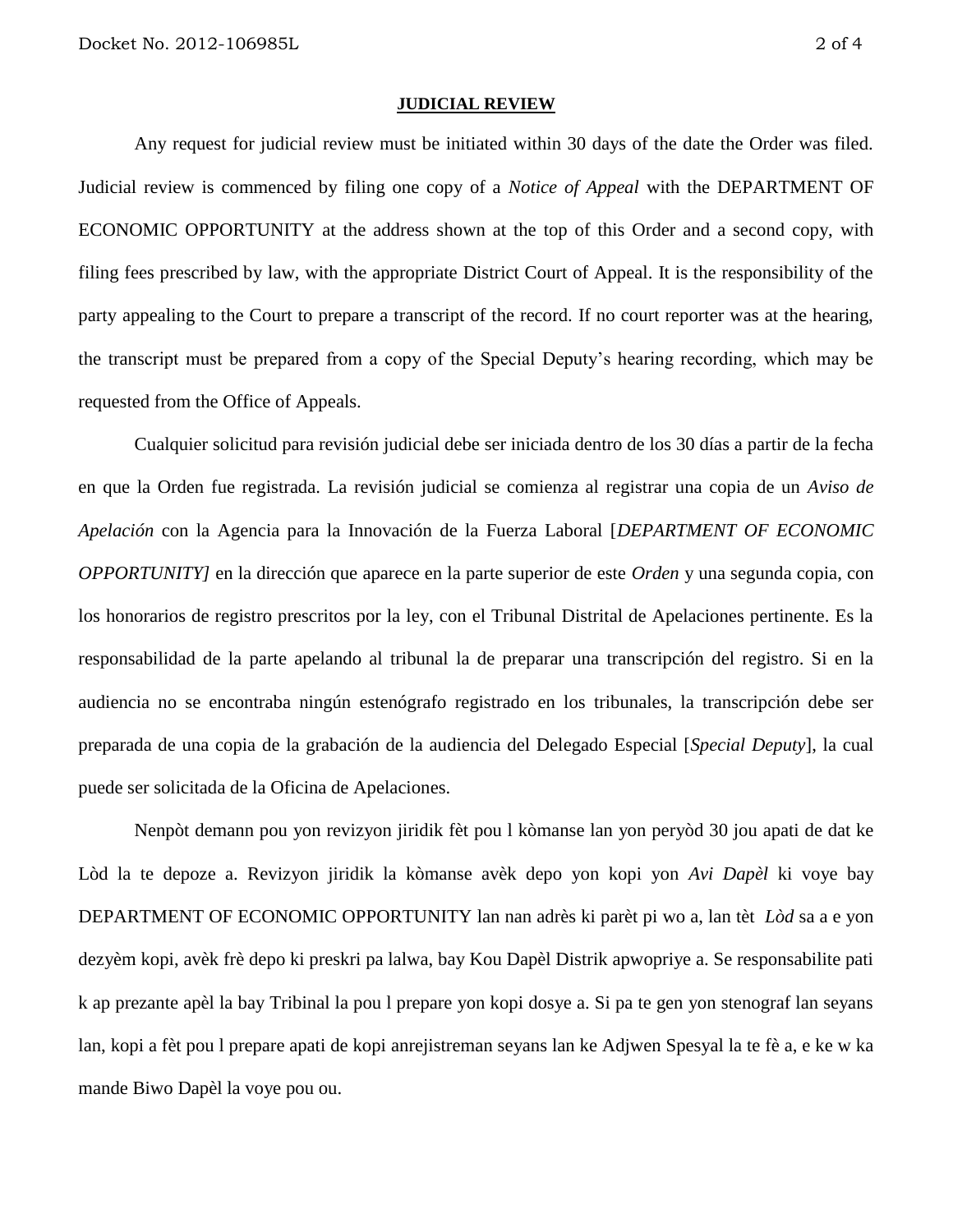DONE and ORDERED at Tallahassee, Florida, this \_\_\_\_\_\_\_ day of February, 2013.



Altemese Smith, Assistant Director, Reemployment Assistance Services DEPARTMENT OF ECONOMIC OPPORTUNITY

FILED ON THIS DATE PURSUANT TO § 120.52, FLORIDA STATUTES, WITH THE DESIGNATED DEPARTMENT CLERK, RECEIPT OF WHICH IS HEREBY ACKNOWLEDGED.

 $\overline{\phantom{a}}$  ,  $\overline{\phantom{a}}$  ,  $\overline{\phantom{a}}$  ,  $\overline{\phantom{a}}$  ,  $\overline{\phantom{a}}$  ,  $\overline{\phantom{a}}$  ,  $\overline{\phantom{a}}$  ,  $\overline{\phantom{a}}$ DEPUTY CLERK DATE

### **CERTIFICATE OF SERVICE**

**I HEREBY CERTIFY that true and correct copies of the foregoing Final Order have been furnished to the persons listed below in the manner described, on the \_\_\_\_\_\_\_ day of February, 2013**.

Sheren 5 Bans

SHANEDRA Y. BARNES, Special Deputy Clerk DEPARTMENT OF ECONOMIC OPPORTUNITY Reemployment Assistance Appeals 107 EAST MADISON STREET TALLAHASSEE FL 32399-4143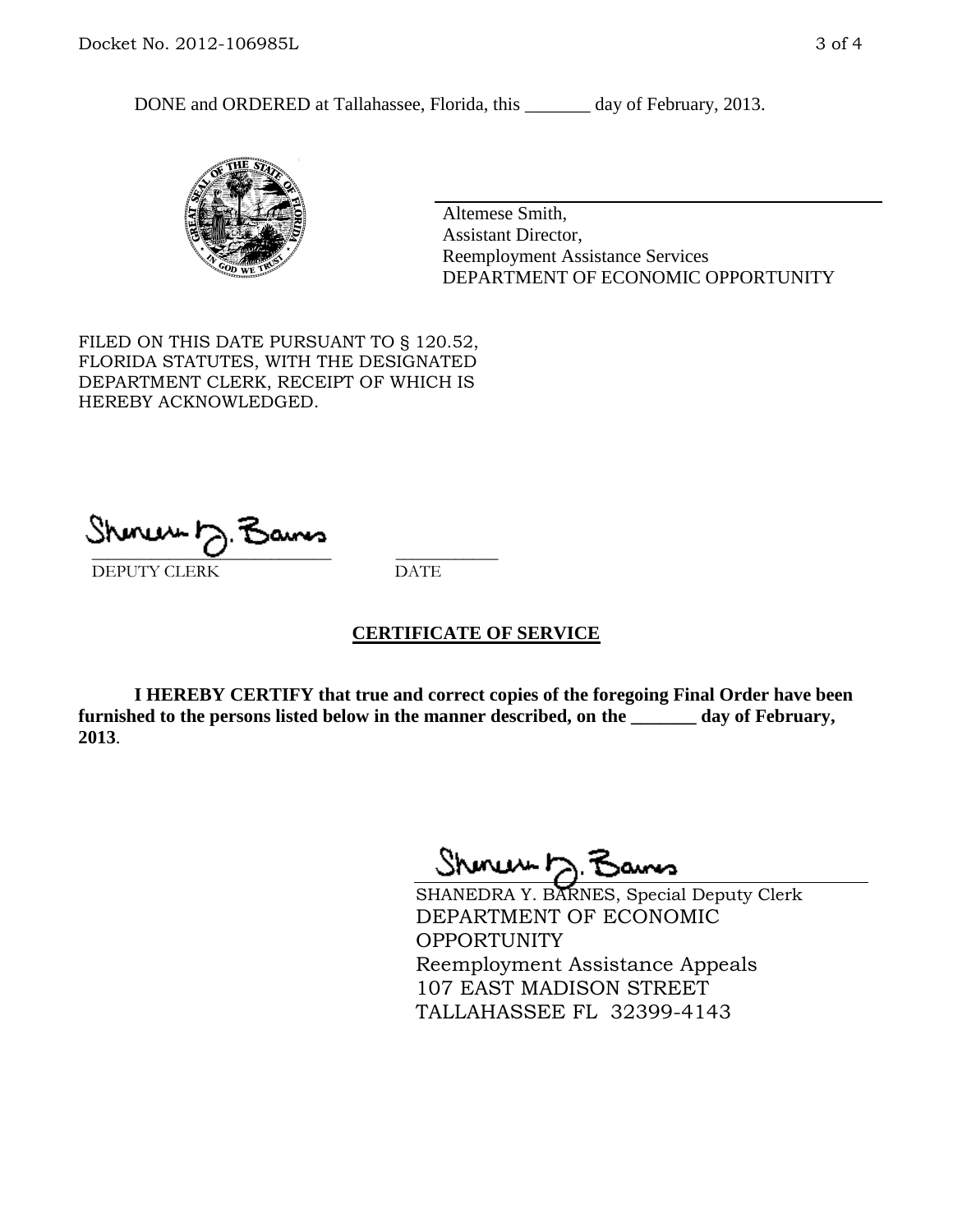By U.S. Mail:

CASA SMERALDA LLC ATTN:MARIE LOUISE LEUENBERGER 153 BEACH RD SARASOTA FL 34242-2084

ANNIE MAE MOORE 2343 HILLVIEW ST

SARASOTA FL 34239 DEPARTMENT OF REVENUE ATTN: PATRICIA ELKINS - CCOC #1-4866 5050 WEST TENNESSEE STREET TALLAHASSEE FL 32399

> DEPARTMENT OF REVENUE ATTN: MYRA TAYLOR P O BOX 6417 TALLAHASSEE FL 32314-6417

State of Florida DEPARTMENT OF ECONOMIC OPPORTUNITY c/o Department of Revenue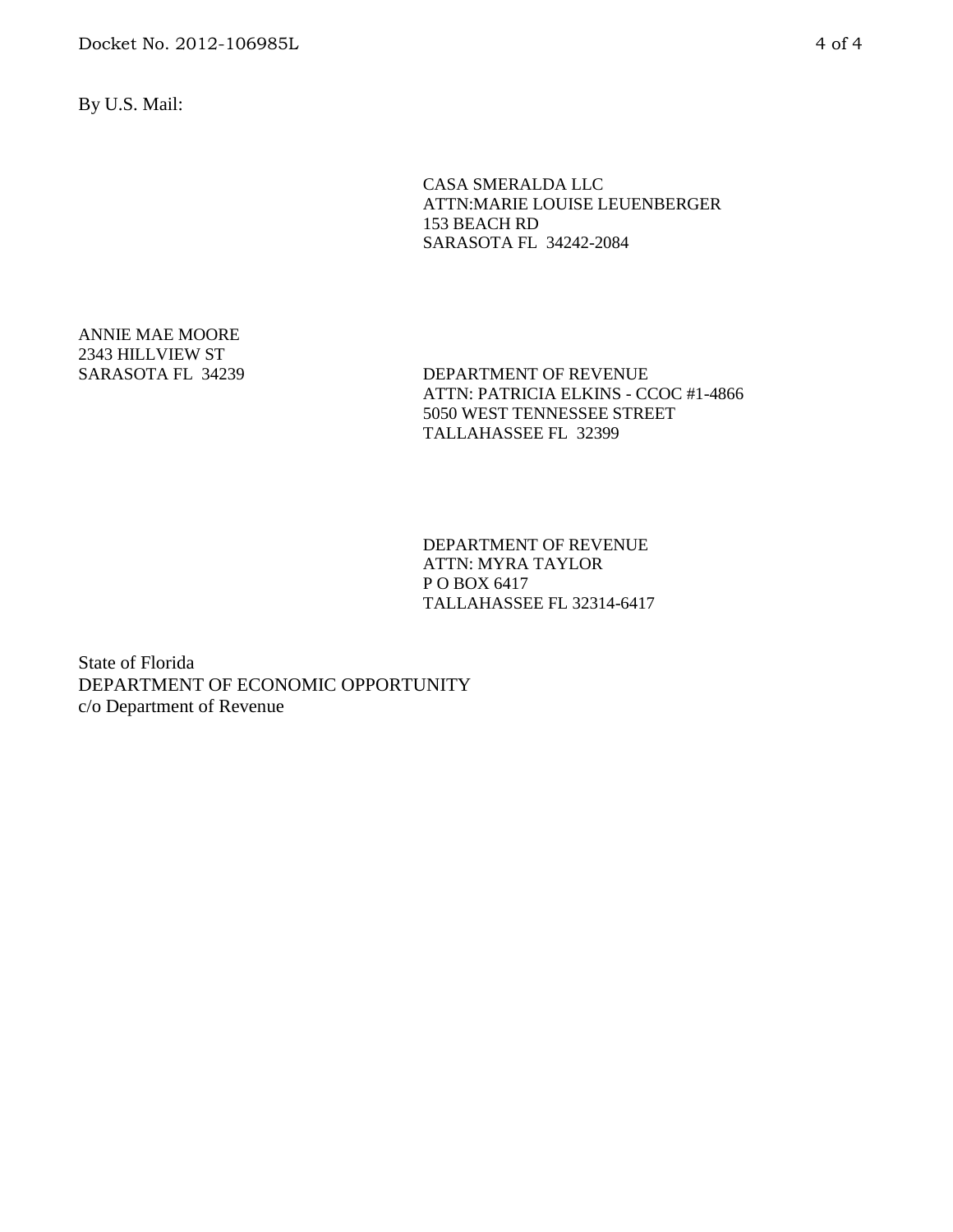# **DEPARTMENT OF ECONOMIC OPPORTUNITY Reemployment Assistance Appeals**

MSC 347 CALDWELL BUILDING 107 EAST MADISON STREET TALLAHASSEE FL 32399-4143

| <b>PETITIONER:</b>             |
|--------------------------------|
| Employer Account No. - 2777962 |
| <b>CASA SMERALDA LLC</b>       |
| ATTN:MARIE LOUISE LEUENBERGER  |
| 153 BEACH RD                   |
| <b>SARASOTA FL 34242-2084</b>  |
|                                |

**PETITIONER:**

**PROTEST OF LIABILITY DOCKET NO. 2012-106985L**

**RESPONDENT:** State of Florida DEPARTMENT OF ECONOMIC **OPPORTUNITY** c/o Department of Revenue

# **RECOMMENDED ORDER OF SPECIAL DEPUTY**

TO: Assistant Director, Executive Director, Reemployment Assistance Services DEPARTMENT OF ECONOMIC OPPORTUNITY

This matter comes before the undersigned Special Deputy pursuant to the Petitioner's protest of the Respondent's determination dated September 4, 2012.

After due notice to the parties, a telephone hearing was held on December 3, 2012. The Petitioner, represented by the Petitioner's member/owner, appeared and testified. The Respondent, represented by a Department of Revenue Tax Specialist II, appeared and testified. The Joined Party appeared and testified.

The record of the case, including the recording of the hearing and any exhibits submitted in evidence, is herewith transmitted. Proposed Findings of Fact and Conclusions of Law were not received.

### **Issue:**

Whether services performed for the Petitioner by the Joined Party and other individuals constitute insured employment pursuant to Sections 443.036(19), 443.036(21); 443.1216, Florida Statutes, and if so, the effective date of the liability.

# **Findings of Fact:**

- 1. The Petitioner is a limited liability company that operates a retail clothing boutique. The Petitioner utilizes individuals as salespersons, some of whom are classified by the Petitioner as employees and some of whom are classified by the Petitioner as independent contractors.
- 2. The Joined Party performed services as a salesperson for the Petitioner from August 11, 2011, until June 15, 2012. The claimant's duties included assisting customers, completing sales transactions, receiving deliveries of merchandise, folding and straightening merchandise, and light cleaning.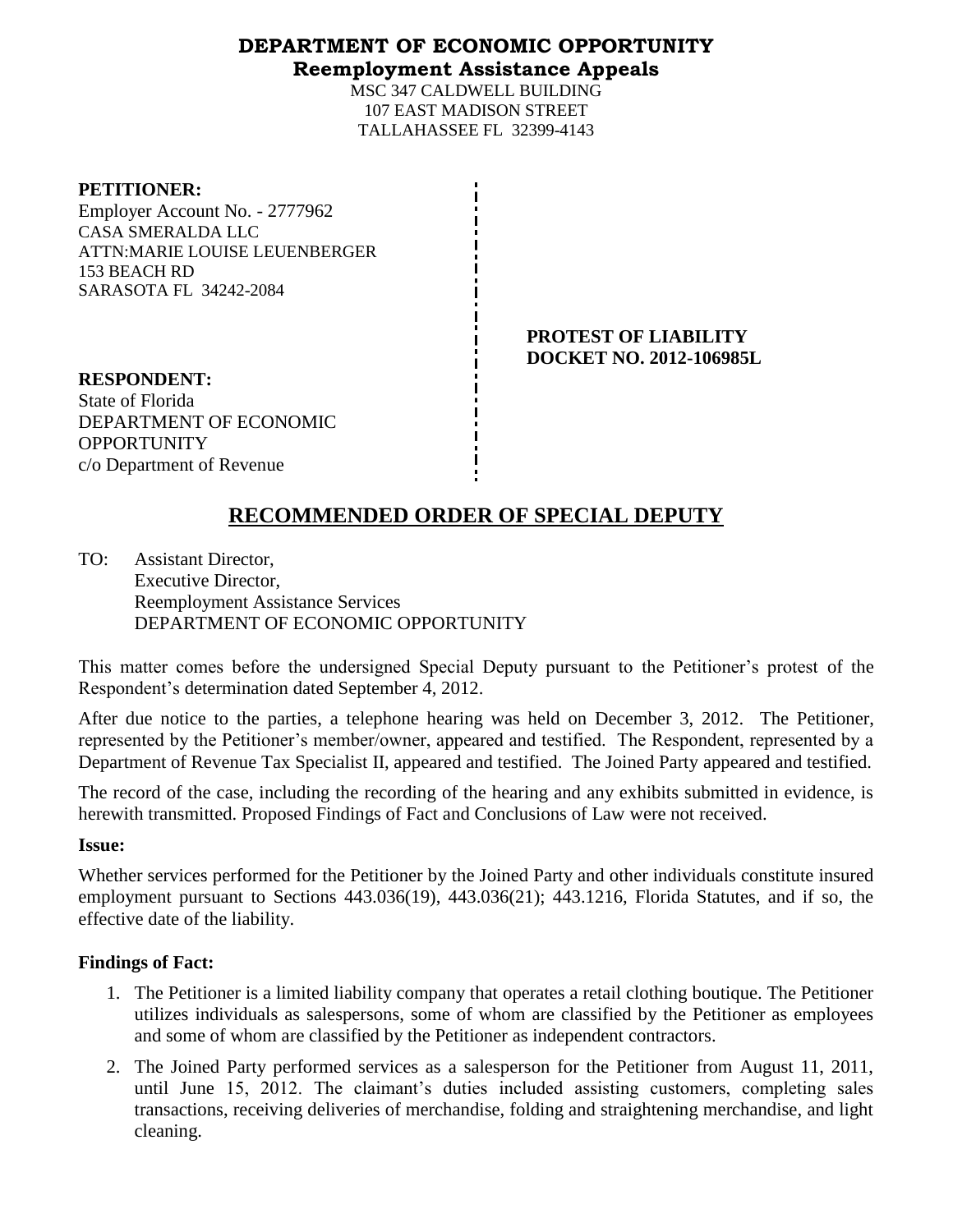- 3. The Joined Party obtained the work through a friend who also worked for the Petitioner. The Joined Party was looking for a job, and the friend told the Joined Party the Petitioner was hiring. The Joined Party visited the store and spoke with the Petitioner's member/owner. The Petitioner asked the Joined Party to submit a resume. Approximately one week later, the Joined Party again met with the Petitioner's member/owner and was hired. The Joined Party was told she would be paid \$9 per hour to start and, if things worked out, she would receive an increase to \$10 per hour. There was no written agreement between the parties. The claimant believed she was being hired as an employee.
- 4. The Joined Party did not have prior retail sales experience. The Petitioner provided training to the Joined Party. The Joined Party was given verbal instructions as to how to sell. The Joined Party was also provided with written instructions concerning other store duties.
- 5. The Joined Party's services were performed at the Petitioner's place of business. The Petitioner furnished all of the equipment and supplies needed for the work. The Petitioner provided the Joined Party with a key to the store.
- 6. The Petitioner's business operates from 9:30 a.m. or 10:00 a.m. until approximately 7:00 p.m., Monday through Sunday. The Joined Party usually worked 25 to 30 hours per week. The Petitioner determined the Joined Party's work hours. The Petitioner prepared a schedule for the salespersons a few days in advance of the work week. The Joined Party and other salespersons were permitted to put in requests for time off for various reasons. The Petitioner attempted to accommodate those requests when preparing the schedule. During a shift, the Joined Party was permitted to take a meal break as determined by the Petitioner.
- 7. The Joined Party's work was supervised by the Petitioner's member/owner. The Joined Party was required to report sales to the Petitioner several times during the work day.
- 8. The Joined Party was not restricted from working for a competitor of the Petitioner.
- 9. The Joined Party was paid by the hour. The Joined Party recorded her hours on time sheets provided by the Petitioner. The Joined Party submitted her time sheets every two weeks for payment by the Petitioner. The Petitioner did not withhold taxes from the Joined Party's pay. The Joined Party did not receive bonuses, sick pay, vacation pay, or holiday pay. The Joined Party received a 70% discount on merchandise purchased from the boutique. The Petitioner reported the Joined Party's earnings on a form 1099-MISC.
- 10. The Joined Party did not have her own business or occupational license. The Joined Party did not advertise her services to the general public.
- 11. Either party could terminate the relationship without penalty or liability for breach of contract.
- 12. The Joined Party ended the work relationship when the Petitioner told the Joined Party her hours would be reduced.

# **Conclusions of Law:**

- 13. The issue in this case, whether services performed for the Petitioner by the Joined Party and others as retail salespersons constitute employment subject to the Florida Unemployment Compensation Law, is governed by Chapter 443, Florida Statutes. Section 443.1216(1)(a)2., Florida Statutes, provides that employment subject to the chapter includes service performed by individuals under the usual common law rules applicable in determining an employer-employee relationship.
- 14. The Supreme Court of the United States held that the term "usual common law rules" is to be used in a generic sense to mean the "standards developed by the courts through the years of adjudication." United States v. W.M. Webb, Inc., 397 U.S. 179 (1970).
- 15. The Supreme Court of Florida adopted and approved the tests in 1 Restatement of Law, Agency 2d Section 220 (1958), for use to determine if an employment relationship exists. See Cantor v. Cochran, 184 So.2d 173 (Fla. 1966); Miami Herald Publishing Co. v. Kendall, 88 So.2d 276 (Fla.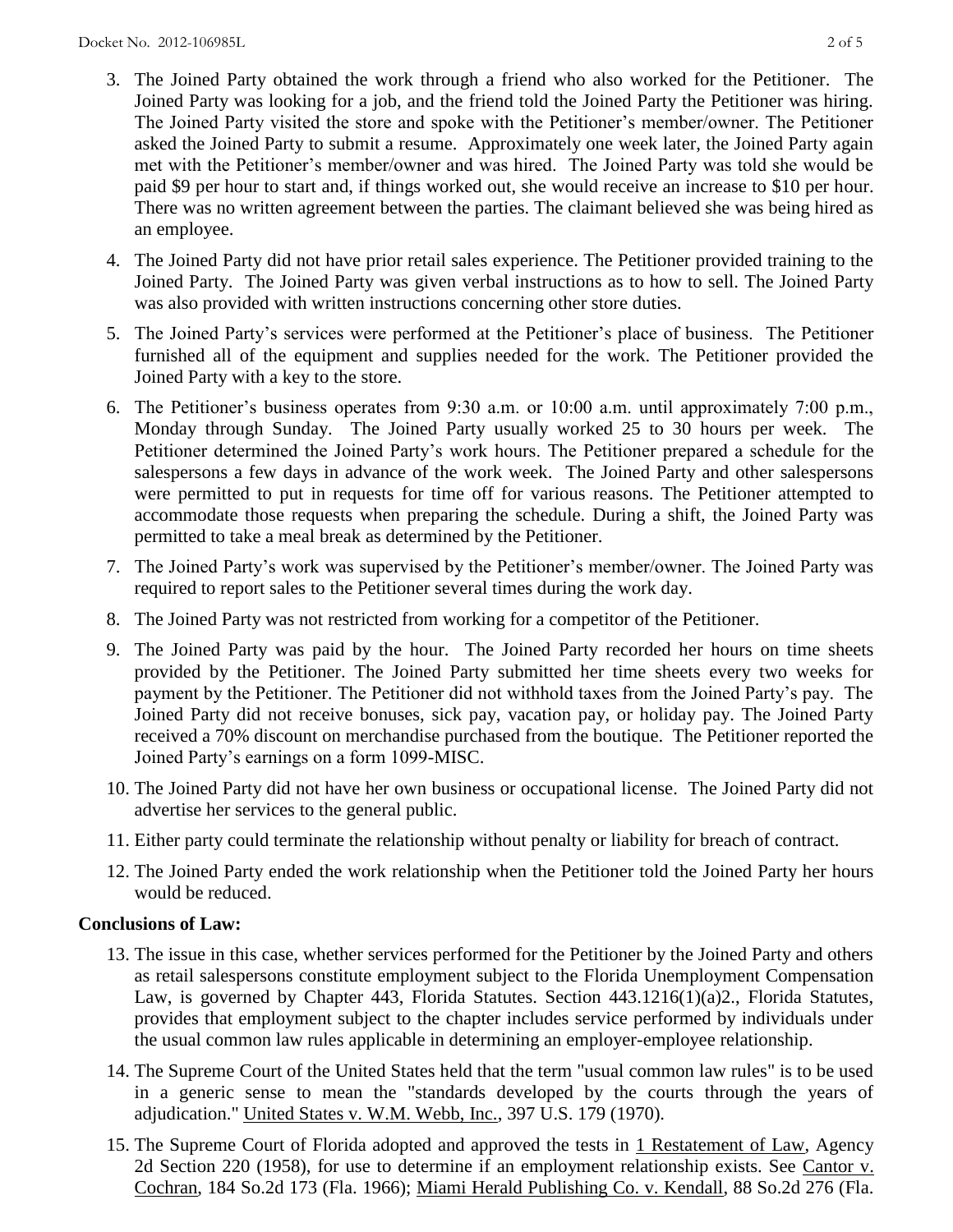1956); Magarian v. Southern Fruit Distributors, 1 So.2d 858 (Fla. 1941); see also Kane Furniture Corp. v. R. Miranda, 506 So.2d 1061 (Fla. 2d DCA 1987). In Brayshaw v. Agency for Workforce Innovation, et al; 58 So.3d 301 (Fla. 1st DCA 2011) the court stated that the statute does not refer to other rules or factors for determining the employment relationship and, therefore, the Agency is limited to applying only Florida common law in determining the nature of an employment relationship.

- 16. Restatement of Law is a publication, prepared under the auspices of the American Law Institute, which explains the meaning of the law with regard to various court rulings. The Restatement sets forth a nonexclusive list of factors that are to be considered when judging whether a relationship is an employment relationship or an independent contractor relationship.
- 17. 1 Restatement of Law, Agency 2d Section 220 (1958) provides:
	- (1) A servant is a person employed to perform services for another and who, in the performance of the services, is subject to the other's control or right of control.
	- (2) The following matters of fact, among others, are to be considered:
		- (a) the extent of control which, by the agreement, the business may exercise over the details of the work;
		- (b) whether or not the one employed is engaged in a distinct occupation or business;
		- (c) the kind of occupation, with reference to whether, in the locality, the work is usually done under the direction of the employer or by a specialist without supervision;
		- (d) the skill required in the particular occupation;
		- (e) whether the employer or the worker supplies the instrumentalities, tools, and the place of work for the person doing the work;
		- (f) the length of time for which the person is employed;
		- $(g)$  the method of payment, whether by the time or by the job;
		- (h) whether or not the work is a part of the regular business of the employer;
		- (i) whether or not the parties believe they are creating the relation of master and servant;
		- (j) whether the principal is or is not in business.
- 18. Comments in the Restatement explain that the word "servant" does not exclusively connote manual labor, and the word "employee" has largely replaced "servant" in statutes dealing with various aspects of the working relationship between two parties.
- 19. In Department of Health and Rehabilitative Services v. Department of Labor & Employment Security, 472 So.2d 1284 (Fla. 1<sup>st</sup> DCA 1985) the court confirmed that the factors listed in the Restatement are the proper factors to be considered in determining whether an employer-employee relationship exists. However, in citing La Grande v. B&L Services, Inc., 432 So.2d 1364, 1366 (Fla.  $1<sup>st</sup>$  DCA 1983), the court acknowledged that the question of whether a person is properly classified an employee or an independent contractor often cannot be answered by reference to "hard and fast" rules, but rather must be addressed on a case-by-case basis.
- 20. The evidence presented in this case does not reveal the existence of an agreement, verbal or written, specifying whether the Joined Party would perform services as an employee or as an independent contractor. In Keith v. News & Sun Sentinel Co., 667 So.2d 167 (Fla. 1995), the Court held that in determining the status of a working relationship, the agreement between the parties should be examined if there is one. In providing guidance on how to proceed absent an express agreement the Court stated, "In the event that there is no express agreement and the intent of the parties cannot be otherwise determined, courts must resort to a fact specific analysis under the Restatement based on the actual practice of the parties."
- 21. The Petitioner operates a retail clothing boutique. The Joined Party performed services as a salesperson. The work performed by the Joined Party was not separate and distinct from the Petitioner's business, but was an integral and necessary part of the Petitioner's business. The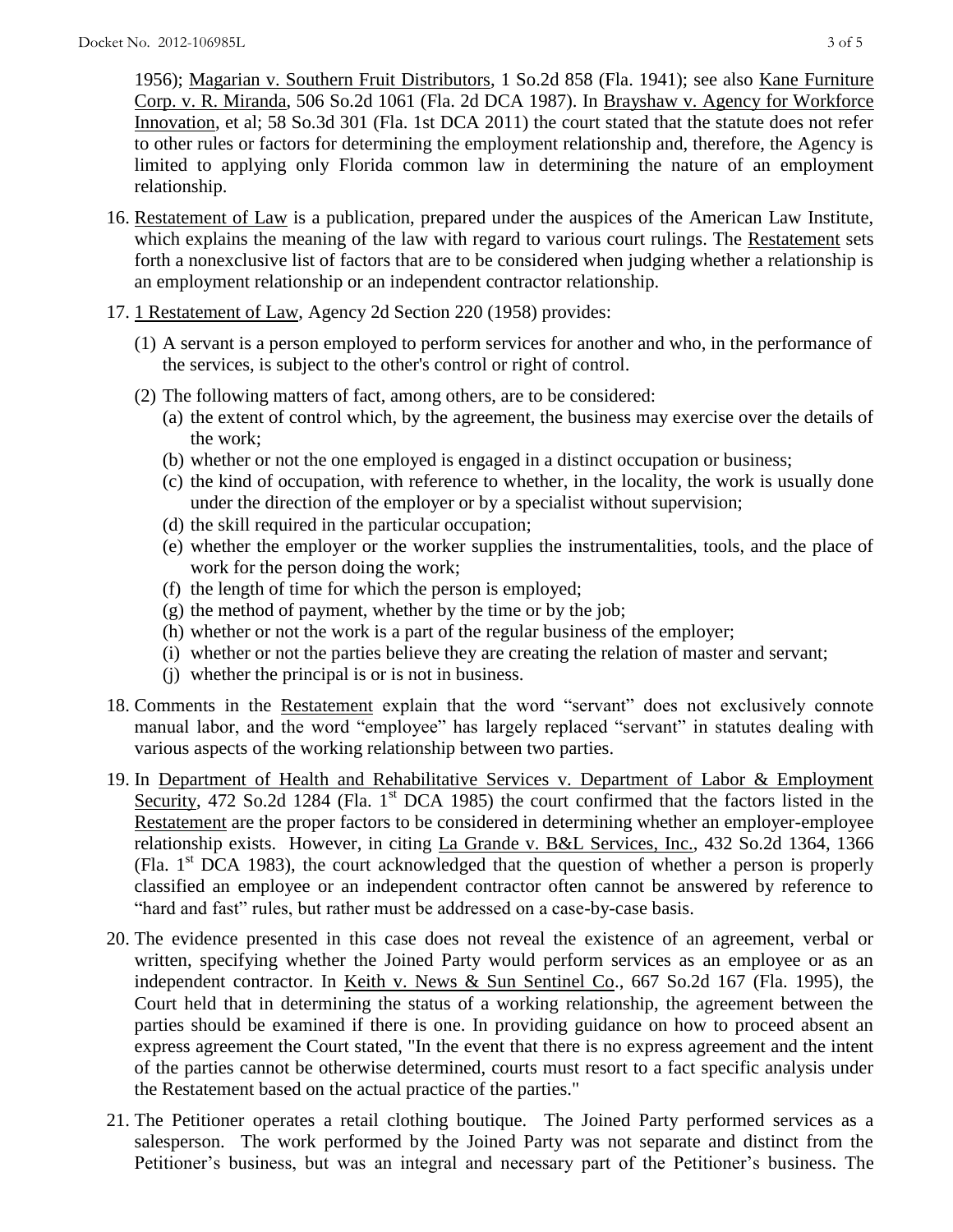Joined Party did not have her own business. The Joined Party did not have any expense or financial risk associated with the work performed for the Petitioner.

- 22. In Adams v. Department of Labor and Employment Security, 458 So.2d 1161 (Fla. 1<sup>st</sup> DCA 1984), the Court held that the basic test for determining a worker's status is the employing unit's right of control over the manner in which the work is performed. The Court, quoting Farmer's and Merchant's Bank v. Vocelle, 106 So.2d 92 (Fla. 1<sup>st</sup> DCA 1958), stated: "[I]f the person serving is merely subject to the control of the person being served as to the results to be obtained, he is an independent contractor; if he is subject to the control of the person being served as to the means to be used, he is not an independent contractor." In this case the Petitioner exercised significant control over the details of the work. The Petitioner determined what work was performed, where the work was performed, when the work was performed and, through the training and direction, how the work was performed.
- 23. The Petitioner determined the rate and method of payment. The Joined Party was paid by time rather than by the job. The fact that the Petitioner chose not to withhold taxes from the Joined Party's pay does not, standing alone, establish an independent contractor relationship.
- 24. Either party had the right to terminate the relationship at any time without incurring a penalty or liability for breach of contract. The Joined Party performed services for the Petitioner for approximately ten months. These facts reveal the existence of an at-will relationship of relative permanence. In Cantor v. Cochran, 184 So.2d 173 (Fla. 1966), the court in quoting 1 Larson, Workmens' Compensation Law, Section 44.35, stated: "The power to fire is the power to control. The absolute right to terminate the relationship without liability is not consistent with the concept of independent contractor, under which the contractor should have the legal right to complete the project contracted for and to treat any attempt to prevent completion as a breach of contract."
- 25. In Adams v. Department of Labor and Security, 458 So.2d 1161 (Fla. 1st DCA 1984), the court determined the Department had the authority to make a determination applicable not only to the worker whose unemployment benefit application initiated the investigation, but to all similarly situated workers. It is concluded that the services performed for the Petitioner by the Joined Party and others as retail salespersons constitute insured work.
- 26. The determination in this case holds the Petitioner liable for payment of reemployment assistance taxes retroactive to August 1, 2011. However, the record shows the Joined Party began performing services for the Petitioner on August 11, 2011. Therefore, the correct retroactive date is August 11, 2011.

**Recommendation:** It is recommended that the determination dated September 4, 2012, be MODIFIED to reflect a retroactive date of August 11, 2011. As MODIFIED, it is recommended that the determination be AFFIRMED.

Respectfully submitted on January 4, 2013.



SUSAN WILLIAMS, Special Deputy Office of Appeals